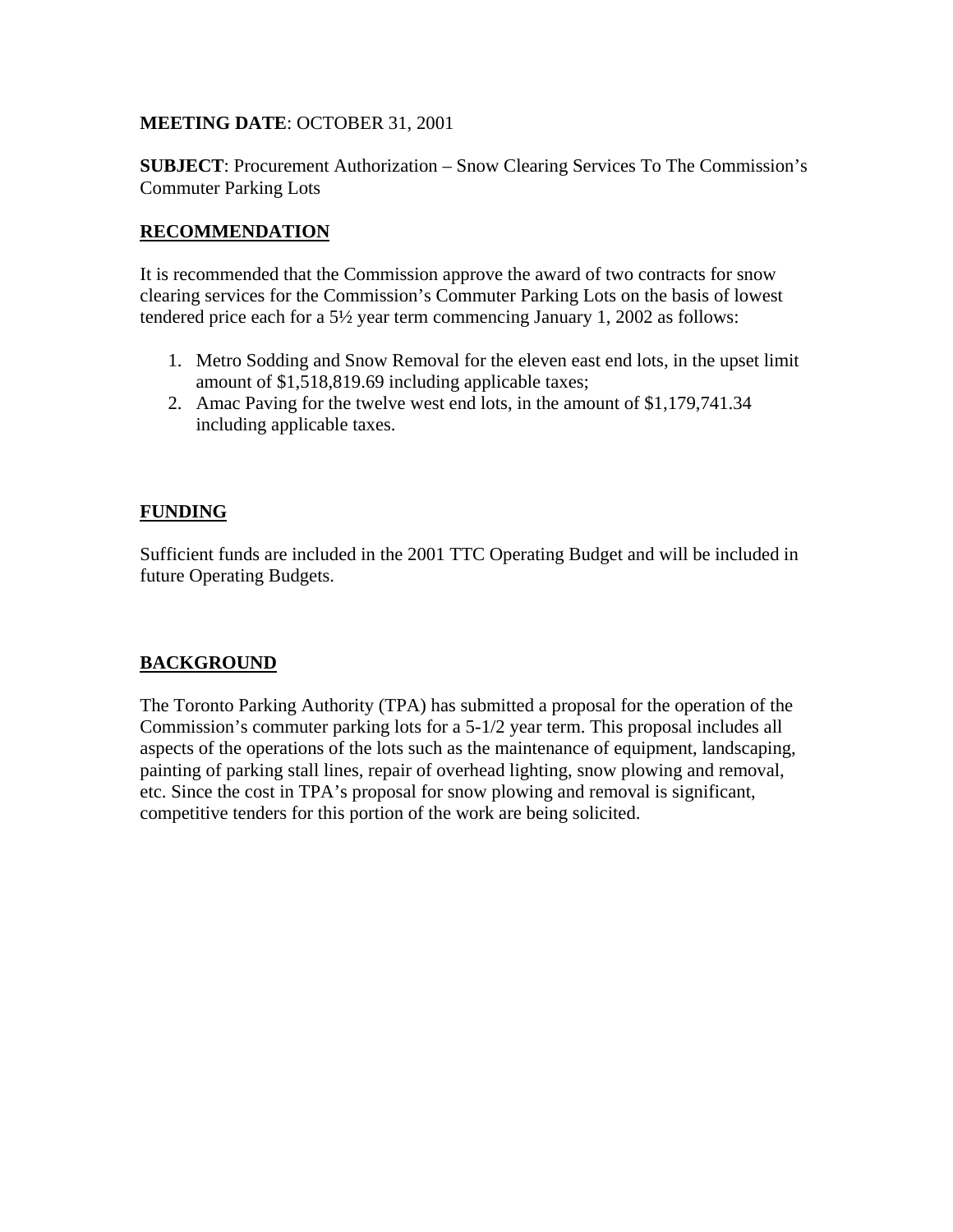# **PROCUREMENT AUTHORIZATION – SNOW CLEARING SERVICES TO THE COMMISSION'S COMMUTER PARKING LOTS Page 2**

#### **DISCUSSION**

A Request For Proposal (RFP) was publicly advertised in the Globe and Mail on August 23, 2001 and was also advertised on the M&P Web site for the duration of the proposal period. Eleven companies requested copies of the proposal documents, out of which four companies submitted proposals as detailed on the attached Appendices 'A' and 'B'.

Proponents were requested to provide pricing for both a 5½ (Appendix 'A') and a 1 year term (Appendix 'B'). Within each term, Proponents were requested to provide pricing for two different service levels; the first is for snow plowing, salting and removal, with snow piled in designated areas, including 5% of the parking spots. The contractor will be required to maintain 95% of the parking spots clear of snow and available to commuters. Once these designated snow piling areas are filled to capacity, the company will be required to remove any additional snow from the lot. The second service level is for the plowing, salting and removal of 100% of the snow, with no snow piled in any areas on the lots such that 100% of the parking spots remain available.

Proponents were also given the option of quoting on all 23 lots, or choosing between either the east lots (11 locations) or west lots (12 locations). The Commission reserved the right to award for any option, or combination of options at its discretion.

Staff conducted a comparison of the additional cost to keep 100% of the parking spots available versus the revenue from the 5% of the parking spots that would be lost if only 95% of the parking spots were maintained clear of snow. The difference in the lowest tendered prices for the 95% versus 100% service level is \$1,460,462 higher for the 100% service level. The maximum revenue that would be foregone assuming 5% of the parking spots are not available during the winter season is significantly less than the extra cost for the 100% service level. Based on this comparison, staff recommend the 95% level of snow clearing for a 5½ year term.

The lowest evaluated price for the 95% snow clearing service level for a 5½ year term is achieved by combining the pricing offered by Metro Sodding and Snow Removal for the east end lots, and the pricing offered by Amac Paving for the west end lots. This combination represents a reduction of approximately 60% when compared to awarding to a single contractor (Industrial Property Services) for all 23 lots.

However, a comparison of the one year price (extended over a 5½ year term) for Metro Sodding versus their tendered  $5\frac{1}{2}$  year price reveals that their tendered  $5\frac{1}{2}$  year price represents a premium of approximately 80%. The price increases for subsequent years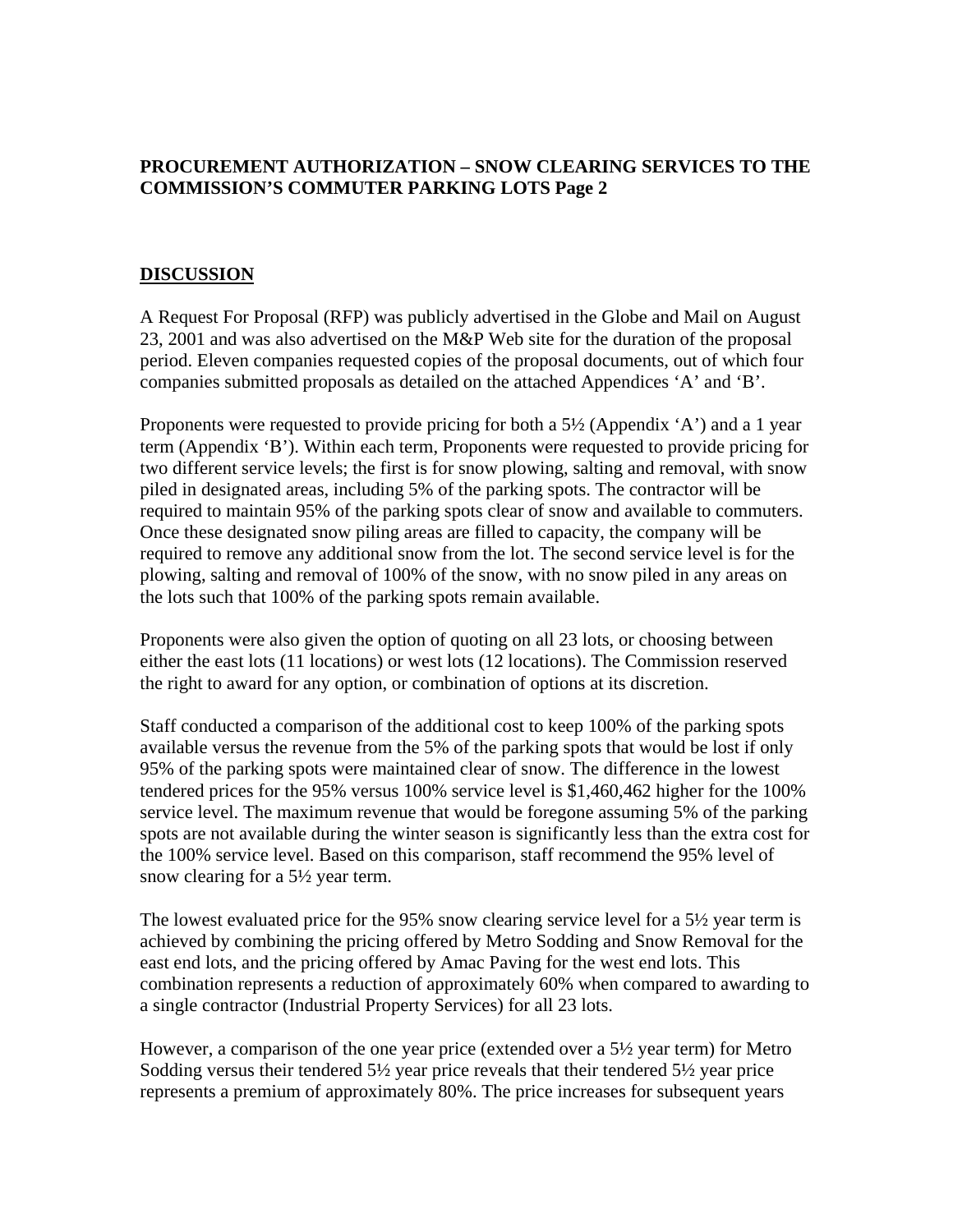over the rate for year one are considered to be excessive. As a result, staff is recommending approval to award a contract to Metro Sodding for a 5½ year term in the recommended upset limit based on their price for year one with staff negotiating the price for subsequent years of the contract.

# **PROCUREMENT AUTHORIZATION – SNOW CLEARING SERVICES TO THE COMMISSION'S COMMUTER PARKING LOTS Page 3**

The 5½ years tendered pricing for Amac Paving is approximately 11% higher than their extended one year pricing. This increase over the 5½ years of the contract is considered acceptable and they are recommended to be awarded based on their tendered 5½ year pricing.

Both Amac Paving and Metro Sodding are currently performing the work at the west and east commuter lots respectively as a subcontractor to the current company managing the TTC's commuter parking lots. Both of the recommended companies have performed satisfactorily. Neither of their submissions contained any exceptions or qualifications and both recommended companies are considered commercially acceptable.

Upon award of the snow clearing contracts, the Commission will assign these contracts to the company subsequently approved by the Commission to manage the TTC's commuter parking lots. This company will be responsible for the administration of these contracts for their terms.

#### **JUSTIFICATION**

Award of the above mentioned contracts will ensure the continued plowing, salting and off-site removal services for the Commission's commuter parking lots.

- - - - - - - - - - - -

October 19, 2001

9-118-76

Attachment - Appendix 'A' and 'B'

#### **APPENDIX 'A'**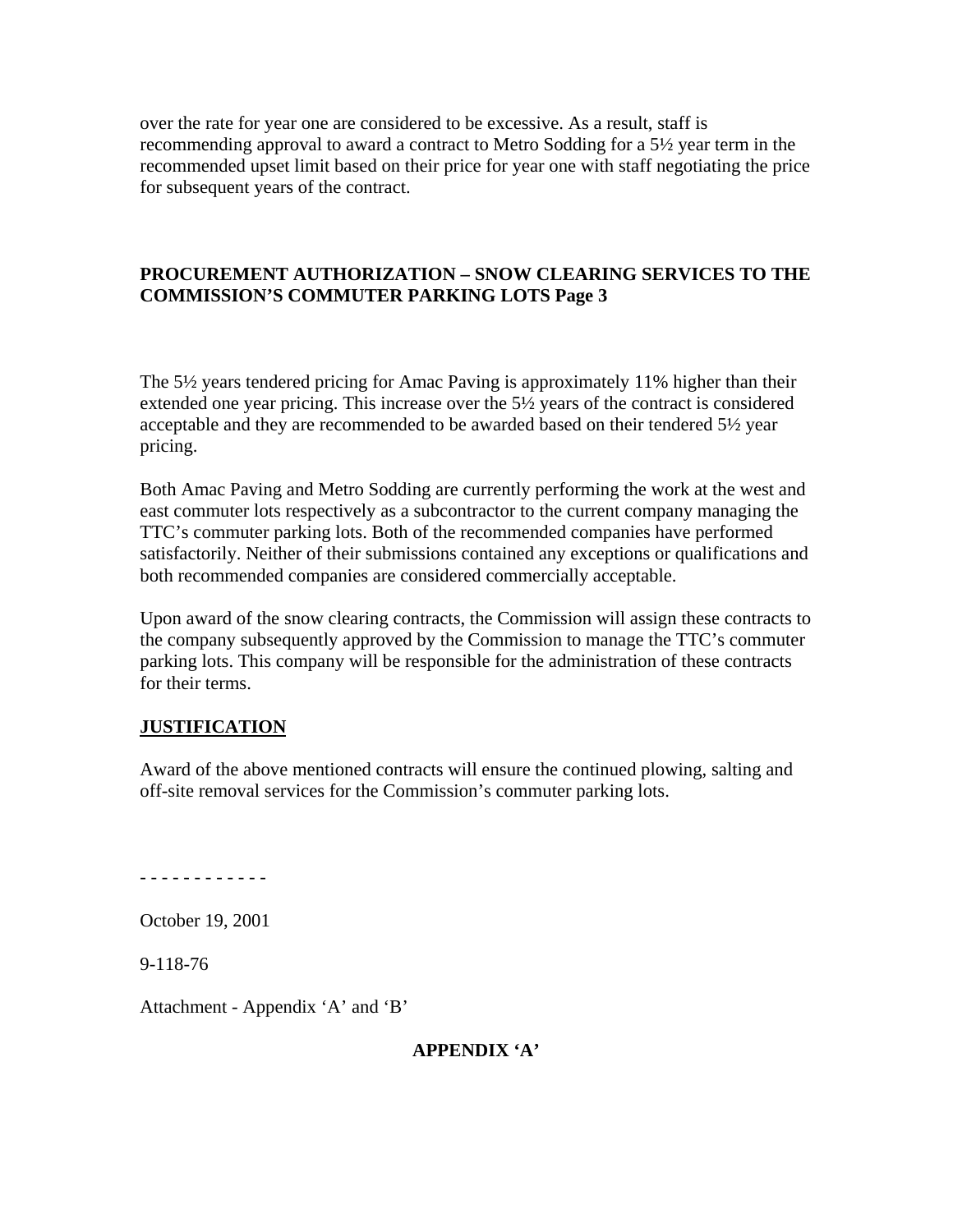# **SNOW CLEARING SERVICES TO THE COMMISSION'S COMMUTER PARKING LOTS**

## **PRICE SUMMARY**

| <b>PROPONENT</b>                                | <b>SERVICE DESCRIPTION</b>                                           | <b>TOTAL TENDERED PRICE</b><br>95% SERVICE LEVEL |
|-------------------------------------------------|----------------------------------------------------------------------|--------------------------------------------------|
|                                                 |                                                                      |                                                  |
| <b>AMAC PAVING</b>                              | Pricing based on service to the west<br>end lots only (12 locations) | $$1,179,741.34*$                                 |
| <b>METRO SODDING AND</b><br><b>SNOW REMOVAL</b> | Pricing based on service to the east<br>lots only (11 locations)     | $$1,518,819.69*$                                 |
| <b>INDUSTRIAL PROPERTY</b><br><b>SERVICES</b>   | Pricing based on service to the west<br>end lots only (12 locations) | \$2,108,381.50                                   |
| <b>INDUSTRIAL PROPERTY</b><br><b>SERVICES</b>   | Pricing based on service to the east<br>end lots only (11 locations) | \$2,247,695.50                                   |
| <b>INDUSTRIAL PROPERTY</b><br><b>SERVICES</b>   | Pricing based on service to all lots<br>(23 locations)               | \$4,359,287.00                                   |
| <b>GAZZOLA PAVING</b>                           | Pricing based on service to all lots<br>(23 locations)               | \$7,841,869.50                                   |

#### **PRICING BASED ON A 5½ YEAR CONTRACT TERM**

The lowest evaluated cost for a 5½ year term contract at the 95% service level is achieved by combining the pricing offered by Metro Sodding and Snow Removal for the east end lots, and the pricing offered by Amac paving for the west end lots.

|                                                | Combined, provide service to all lots (23 location |
|------------------------------------------------|----------------------------------------------------|
| Amac Paving and Metro Sodding and Snow Removal |                                                    |

**\* Recommended for award**